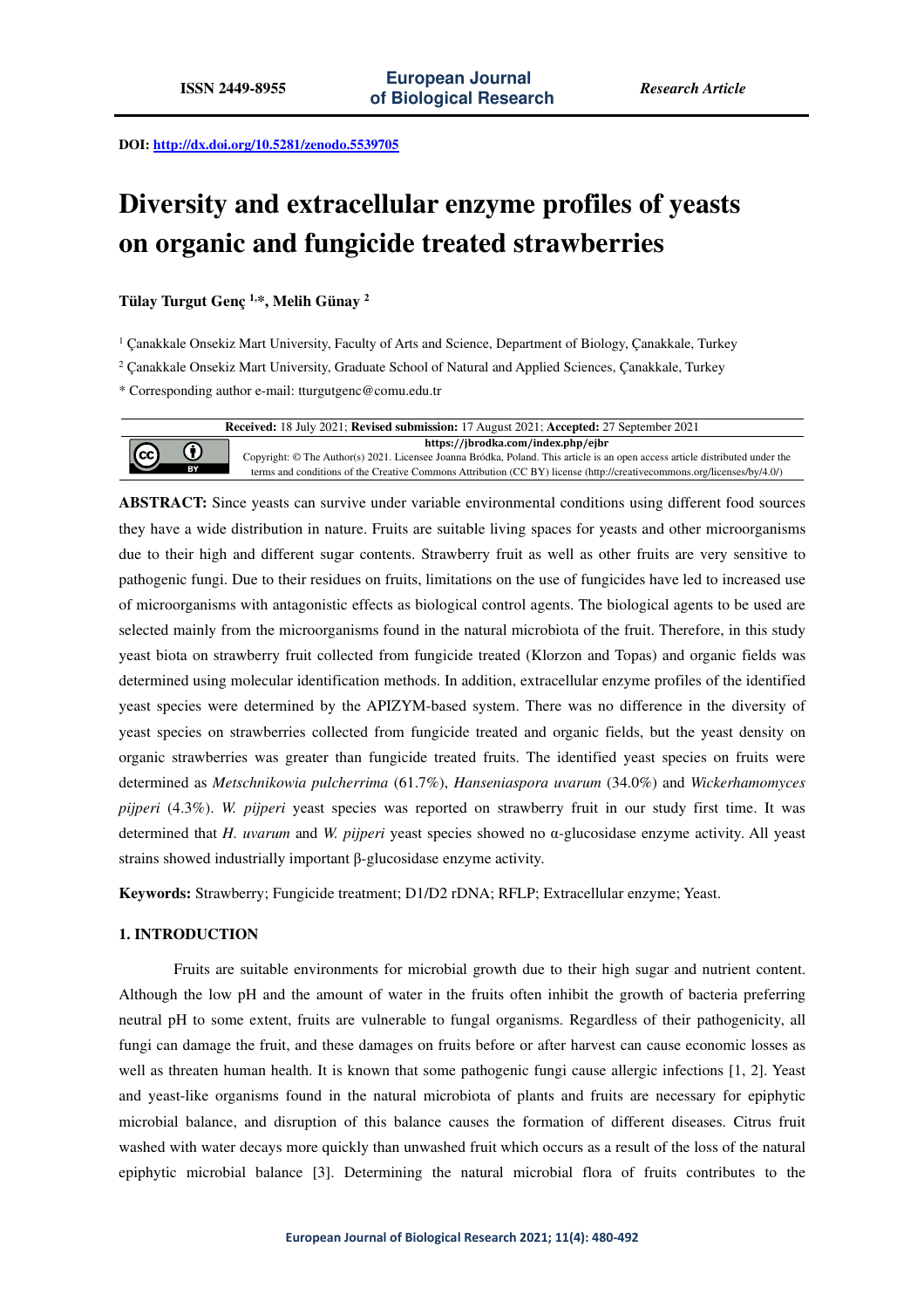development of different biological control agents for different fruits. Thus, it may be possible to preserve the fruit for a long time using sprays containing appropriate microbial flora before and after harvest. Fruits can be consumed naturally or used in manufacturing the different products such as wine, vinegar, jam, ice cream. In particular, the natural microbiota of fruits is important not only in making the primary aroma of the wine but also in the amount of alcohol and the formation of permanent aroma in the following process. For this reason, it is of great importance for wine producers to know the microbiota of fruits.

Strawberry (*Fragaria* spp.), one of the most widely grown fruits in the world, is a small pinkish-red fruit covered with seeds. Strawberry is widely used in ice cream, dairy products (fruit-flavored yoghurt and milk), candies and chocolates, bakery products, frozen foods, jam, vinegar and winemaking [4, 5]. Strawberry fruit is open to microbial contamination as it has a soft surface with indented-protruding [6]. Especially *Colletotrichum acutatum* and *Botrytis cinerea* are the most important fungus species that damage strawberry fruit [7]. *C. acutatum* and *B. cinerea* causes anthracnose fruit rot and grey mold diseases, respectively. Fungicides containing tetraconazole or penconazole active components are used against these diseases in strawberries. The commercial combination of active ingredients, such as the combination of cyprodinil with fludioxonil or the combination of fenhexamid with captan, were often the most effective in the treatments of anthracnose fruit rot and grey mold diseases [7]. It is known that the long-term use of specific fungicides caused an increase in the density of resistant isolates in the population and the effect of the fungicide decreased in subsequent applications [8].

It is very important to determine the fruit surface microbiota in the production of biological sprays to be developed against such fungi and other microorganisms that damage the fruit. It was reported that the intensity of yeast species on strawberry fruit was lower (at  $3\%$ ) than other fruits (raspberries and blueberries), the main reason being that the yeast cells could not pass the epidermis [6]. The indigenous yeast population on fruits can be affected by many different factors such as geographical location, climatological conditions, soil structure, pesticide handling, fruit variety, degree of maturity, and also parts of the fruit plant [9-12]. For example, some fungus species (*Botrytis cinerea*, *Rhizoctonia fragariae*, *Acremonium* spp., *Alternaria* spp., *Cladosporium* spp., *Aspergillus* spp., *Penicillium* sp., and *Phoma* spp.,) were observed in fruit as well as in other parts of the plant. However, *Rhizopus stolonifer* and *Sclerotinia minor* fungus species exist only in the fruit part of the plant [11]. The intensity of yeast on ripe strawberry fruits was 10 times higher than the intensity of yeast on unripe fruit [12]. In addition, the natural yeast flora of strawberries was 10 times more sensitive to fungicides such as Switch and Signum than mould fungi such as *C. acutatum* and *B. cinerea* [12]. This result indicates that fungicides developed against strawberry pathogens are predominantly more effective on yeast flora. Despite the restrictions and prohibitions introduced in the use of fungicides in recent years, these fungicides are still in use and cause to change the profile of microbial flora, especially on the fruits. For this reason, it is necessary to determine the natural surface flora of fruits produced without using fungicides.

Microbial enzymes are utilized in many fields such as agricultural, chemical industry, food processing industry, textile industry, pharmaceuticals, wood processing industry, analytical applications, cosmetics, and environmental pollution control, such as bioremediation and biodegradation [13]. In the food industry, these enzymes are used in mainly dairy products, wine production and bakery. Microbial enzymes are effective in enhancing the flavor and nutrient values of the products during the fermentation process [14].

This research aims to determine yeast biota on strawberry surfaces and to identify the yeast species having industrially important extracellular enzyme activities. The yeast diversity was determined on strawberry fruits collected from fungicide treated and organic gardens and a totally 47 of yeast strains were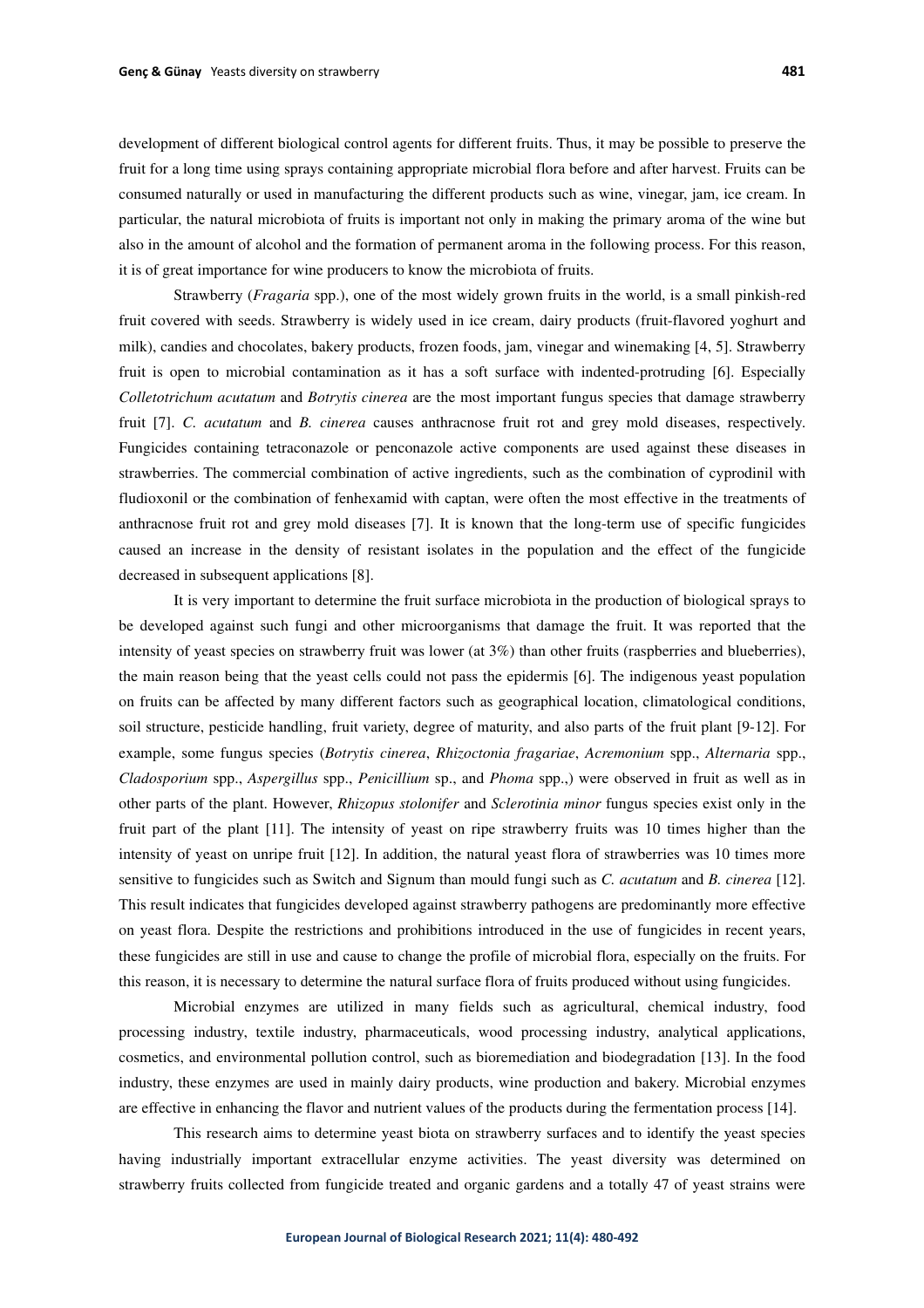isolated. These yeast strains were identified as *M. pulcherrima, H*. *uvarum* and *W. pijperi* according to sequence analysis of the 26S rDNA gene region. The distribution of *W. pijperi* yeast species on strawberry fruit was determined for the first time in our study. The evolutionary history was inferred with the Maximum Parsimony method using MEGAX software [15, 16]. The extracellular enzyme profiles of yeast strains were determined with the API-ZYM kit system. All yeast strains were displayed a high industrially important βglucosidase activity.

# **2. MATERIALS AND METHODS**

#### **2.1. Fruit sampling and isolation**

Strawberry samples were collected from two different fruit gardens located in Gelibolu peninsula (40° 51' 50'' N 26° 37' 20'' E) in Çanakkale, Turkey, during harvest (between June and October) in 2009 vintage. While different fungicides are applied in the first strawberry garden, no chemical is applied in the second garden since organic farming is carried out. In the fungicide-applied strawberry garden, Klorzon 10 EC (tetraconazole 100 g/l) and Topas 100 EC (penconazole 100 g/l) was applied twice with 7-day intervals and twice with 10-day intervals, respectively. From each garden, 250 g of healthy strawberry samples were randomly and aseptically collected. Samples were transported in cold boxes to the laboratory and analyzed within 24 h of harvest. About 10 g of each sample was aseptically homogenized in 100 ml of distilled water. Homogenates were serially diluted with sterile distilled water and 100 μl from each dilution was plated in duplicate on YGC medium (5 g/l yeast extract, 20 g/l glucose, 0.1 g/l chloramphenicol, 14.9 g/l agar) supplemented with 0.1% sodium propionate. After incubation at 30 °C for 3 days the colonies were counted out in duplicates. According to colony morphology and frequency, yeast colonies were isolated and restreaked on YEPD (10 g/l yeast extract, 20 g/l peptone, 20 g/l glucose) medium for purification. All isolated yeast strains were stored at 4 °C on YEPD slants and also -80 °C for future analysis.

# **2.2. DNA extraction and PCR-RFLP analysis**

Genomic DNA extraction of yeast strains was carried out by a previously developed DNA extraction procedure [17]. ITS1-5.8S-ITS2 rDNA gene regions of yeast strains amplified using universal primers ITS1 (5'-TCCGTAGGTGAACCTGCGG-3') and ITS4 (5'-TCCTCCGCTTATTGATATGC-3') and 26S rDNA gene regions were amplified using NL1 (5'-GCATATCAATAAGCGGAGGAAAAG-3') and NL4 (5'- GGTCCGTGTTTCAAGACGG-3') primers as previously reported conditions [18, 19]. PCR products were electrophoresed and the length of PCR amplicons was calculated by Gel-Pro Analyzer v4.0 software. PCR products of ITS1-5.8S-ITS2 rDNA and 26S rDNA gene regions were purified GeneJet PCR Purification Kit (Thermo Scientific, K0702) and were digested with Hae III, Hha I and Hinf I restriction endonucleases, according to supplier's instructions. The length of restriction fragments was calculated by using Gel-Pro Analyzer v4.0 software The yeast strains were classified concerning restriction patterns.

#### **2.3. Phylogenetic analysis**

PCR products of selected nine yeast strains were sequenced by utilizing the Applied Biotechnologies 3500xl Genetic Analyzer. The attained 26S rDNA gene sequences were analyzed by using BLAST (Basic Local Alignment Search Tool) online tool on NCBI (National Center for Biotechnology Information) webserver. All sequences of 26S rDNA regions were uploaded to GenBank. 26S rDNA sequences of selected yeast strains were studied by using MEGAX (Molecular Evolutionary Genetics Analysis) software [16]. The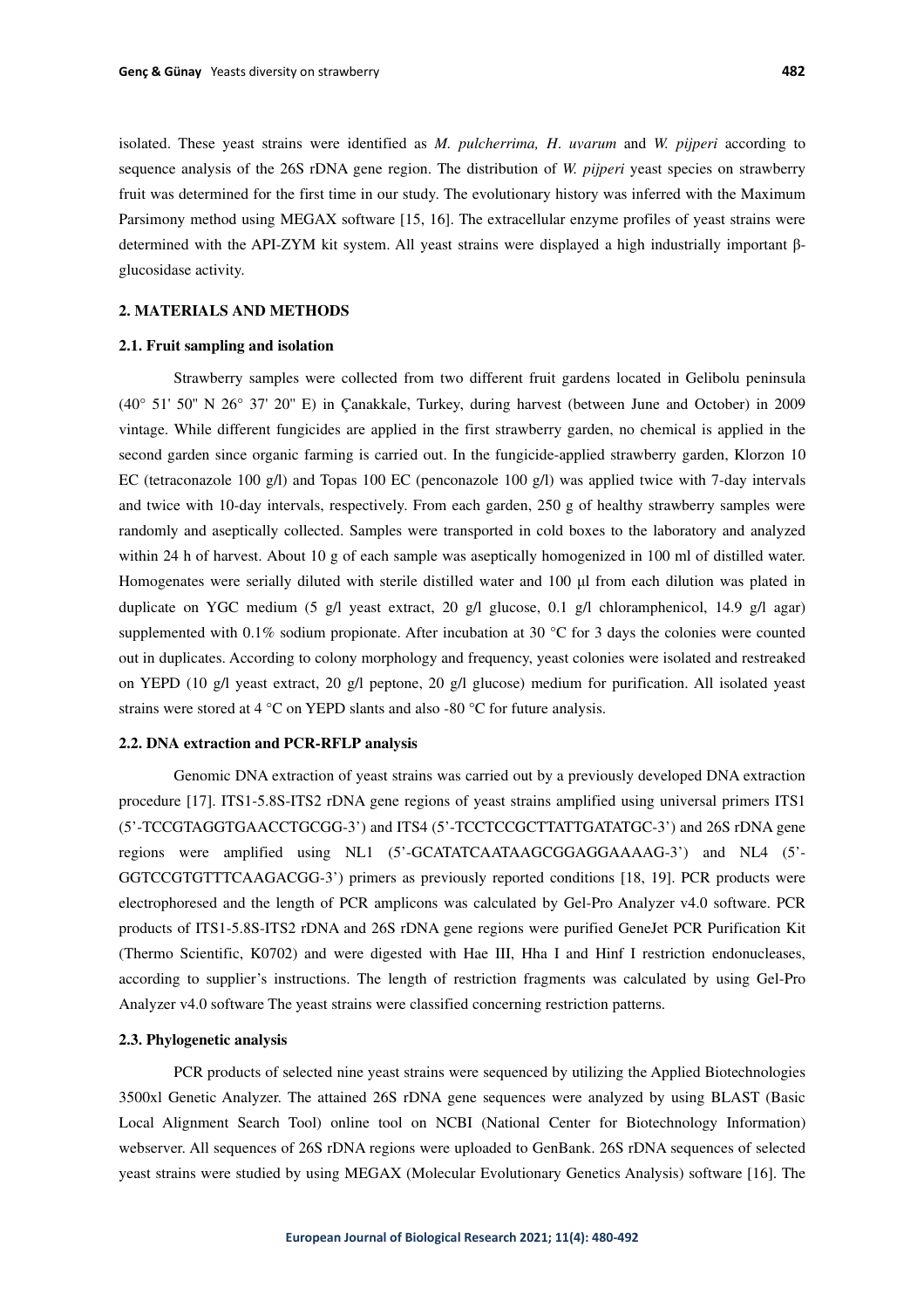nucleotide sequences of 26S rDNA gene regions of nine yeast strains and *Saccharomyces cerevisiae* as an outgroup were aligned with ClustalW (v1.6) algorithm in MEGA-X. The maximum parsimony tree was constructed by using a bootstrap method and Subtree-Pruning-Regrafting (SPR) parameters for the determination of phylogenetic relationships of yeast strains [15, 20]. 1000 bootstrap replicates were used to defined branch support and bootstrap values above 50% were given.

## **2.4. Extracellular enzyme profile**

Extracellular enzyme profiles of identified yeast strains were determined by using the API-ZYM kit system (Bio-Mérieux, France). API-ZYM kit system is a minimized and semi-quantitative test system and utilized for screening 19 different enzyme activities (Alkaline phosphatase, Esterase (C 4), Esterase lipase (C 8), Lipase (C 14), Leucine arylamidase, Valine arylamidase, Cysteine arylamidase, Trypsin, α-chymotrypsin, Acid phosphatase, Naphthol-AS-BI-phosphohydrolase, α-galactosidase, ß-galactosidase, ß-glucuronidase, αglucosidase, ß-glucosidase, N-acetyl-ß-glucosaminidase, α-mannosidase, α-fucosidase). All yeast strains were grown in a YEPD-Agar medium at 30 °C for 12 hours with constant shaking (120 rpm/rev). The 65  $\mu$ I from the saturated yeast culture were transferred to each microwell of the API-ZYM strip. The API-ZYM strips were incubated at 37 °C for 4 hours. After that, ZYM A and ZYM B reagents were added to each cupule and all the strips were incubated at room temperature for 5 minutes. Enzyme profiles of yeast strains were defined by the color scalar of the API-ZYM kit system (0-5 scalar).

# **3. RESULTS AND DISCUSSION**

#### **3.1. Yeast identification and diversity**

Fruit samples were collected from two different strawberry gardens wherein one different fungicides, Klorozon and Topas, were applied but in the other one, no chemicals were applied which make organic farming. Depending on the colony morphology differences 26 yeast strains from the organic farming garden (Garden 1, G1) and 21 yeast strains from the fungicides applied garden (Garden 2, G2) were selected randomly for future identifications (Table 1). The total yeast counts in Garden 1 and Garden 2 were calculated as 1.5 x 10<sup>7</sup> and 1.2 x 10<sup>3</sup> CFU/ml, respectively. According to European Commission Health & Consumer Protection Directorate, the acceptable limits of yeast and mould count in fruits like strawberries can be less than  $10<sup>3</sup>$  CFU/g or ml [21]. In our counts, although the yeast concentration was close to the acceptable limits in Garden 2, it was observed that the yeast counts in Garden 1 were well above the acceptable limits. The main reason for this situation is that the organic farming application was carried out in the first garden and thus the collected strawberry samples were not exposed to fungicides.

| Garden No | Yeast strains                                                                                                                                         | CFU/ml              |
|-----------|-------------------------------------------------------------------------------------------------------------------------------------------------------|---------------------|
| $G-1$     | S-1, S-2, S-3, S-4, S-5, S-6, S-7, S-8, S-9, S-10, S-11, S-12, S-13, S-14, S-15, S-<br>16, S-17, S-18, S-19, S-20, S-21, S-22, S-23, S-24, S-25, S-26 | $1.5 \times 10^{7}$ |
| $G-2$     | S-27, S-28, S-29, S-30, S-31, S-32, S-33, S-34, S-35, S-36, S-37, S-38, S-39, S-<br>40, S-41, S-42, S-43, S-44, S-45, S-46, S-47                      | $1.2 \times 10^3$   |

**Table 1.** Isolated yeast strains from strawberry fruit.

G-1: Organic strawberry field; G-2: fungicide treated strawberry field.

The effect of fungicides on epiphytic yeasts of grapes, grasses and strawberries were determined previously. The fungicide treatment of grapes (including cyprodinil + fludioxonil) and grasses (including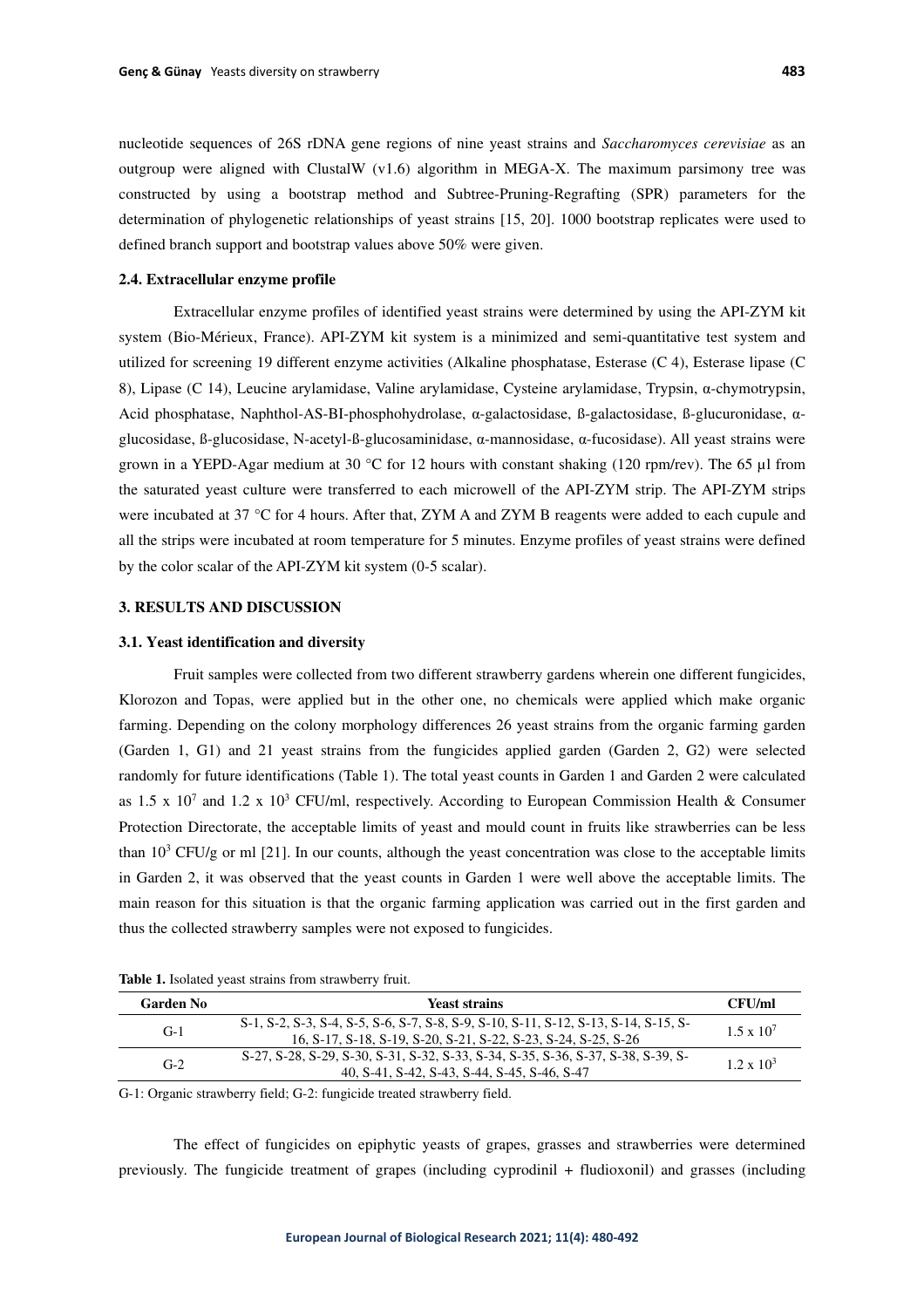phyllosphere) resulted in a dramatic reduction of yeast density as compared with the untreated control [22,23]. However, in another research, the yeast counts on fungicide treated grapes (including iprodione, pyrimethanil, and cyprodinil + fludioxonil) were found higher than on control samples [24]. The yeast counts on strawberry samples treated with Switch (cyprodinil + fludioxonil) or Signum (boscalid + pyraclostrobin) were found to be similar to the control [12]. In our research, the yeast counts in untreated samples were greater than in fungicide treated samples. Different sampling and isolation strategies, sampling period and fruit ripening can cause these kinds of variations as indicated before [12, 25].

The morphology of colonies was determined at 25 °C on YEPD after growth for 3 days. The isolated forty-seven yeast strains were classified into four groups according to their colony morphology features (Table 2).

| <b>Group No</b> | <b>Yeast strains</b>                                                               |
|-----------------|------------------------------------------------------------------------------------|
|                 | S-1, S-3, S-4, S-5, S-6, S-7, S-9, S-11, S-12, S-20, S-27, S-33, S-38, S-39, S-40  |
|                 | S-14, S-15, S-16, S-18, S-22, S-24, S-26, S-29, S-30, S-31, S-32, S-37, S-43, S-47 |
|                 | S-17, S-19, S-21, S-23, S-25, S-28, S-34, S-35, S-36, S-45, S-46                   |
|                 | S-2, S-8, S-10, S-13, S-41, S-42, S-44                                             |

**Table 2.** Grouping of isolated yeast strains according to colony morphologies.

Restriction analyzes of ITS1-5.8S-ITS2 and 26S rDNA gene regions are used to identify yeast strains isolated from different foods and to determine the differences between strains [26-28]. The amplification results of ITS1-5.8S-ITS2 and 26S rDNA regions were given in Table 3 and Table 4, respectively. It was observed that PCR products of ITS1-5.8S-ITS2 were formed in two groups with the length of  $\sim$ 400bp (29 yeast strains) and ~650bp (18 yeast strains). Similarly, PCR products of 26S rDNA were grouped in two with the length of ~550bp (29 yeast strains) and ~650bp (18 yeast strains). Because of the variability within the ribosomal DNA regions, the restriction fragment length polymorphism (RFLP) analysis of these regions is useful for interspecies and intraspecies level identification of yeasts [29, 30]. Therefore, in this study, the amplified rDNA regions of 26S rDNA and ITS1-5.8S-ITS2 rDNA regions were cut with Hae III, Hha I and Hinf I restriction enzymes and regrouped again according to the restriction fragment lengths. It was observed that the restriction profiles of yeast strains present in the first and second ITS1-5.8S-ITS2 rDNA PCR groups were similar (Table 3). The yeast strains in the first 26S rDNA PCR group displayed similar restriction patterns while the second PCR group showed three restriction profiles (Table 4). The restriction patterns of Hinf I, Hae III, and Hha I restriction enzymes in this group were similar to previously reported profiles of *Metschnikowia pulcherrima* yeast species [31, 32]. Eleven yeast strains (S-17, S-19, S-21, S-23, S-25, S-28, S-34, S-35, S-36, S-45 and S-46) were not digested with Hha I restriction enzyme and thus it has a distinct profile from other yeast strains. It was observed that two yeast strains (S-8 and S-13) have differed from other yeast strains (S-2, S-10, S-41, S-42 and S-44) for the Hae III restriction pattern. Generally, the restriction patterns of yeast strains with HaeIII, HinfI and HhaI enzymes are similar to previous studies [27, 32-35].

When the yeast strains present in colony morphology groups were compared with the PCR-RFLP group, the yeast strains present in the first and second colony morphology groups localized in the first group of ITS1-5.8S-ITS2 and 26S rDNA. All yeast strains in the third morphology group localized in the same 26S rDNA group. The yeast strains in the fourth morphology group were divided into two different groups: two yeast strains (S-8, S-13) in group 3 and five yeast strains (S-2, S-10, S-41, S-42, S-44) in group 4. No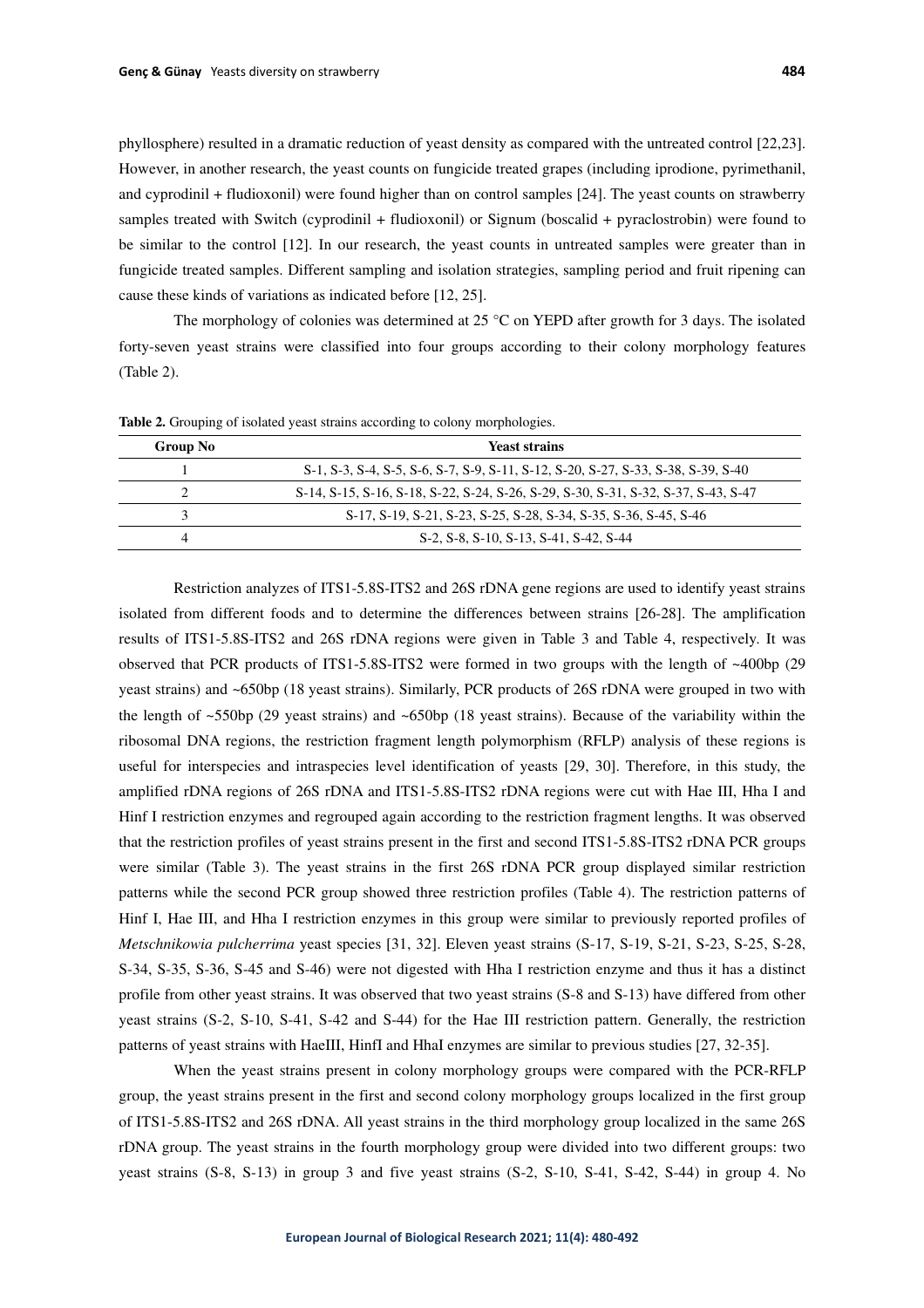difference in morphology and PCR-RFLP groups was observed in the distribution of yeast strains isolated from strawberries collected from organic and fungicide-treated gardens.

| $PCR*$ | Profile | <b>Yeast strains</b>                                                                                                                                                         | <b>Restriction Fragment*</b> |                      |                    |  |  |
|--------|---------|------------------------------------------------------------------------------------------------------------------------------------------------------------------------------|------------------------------|----------------------|--------------------|--|--|
|        | number  |                                                                                                                                                                              | <b>Hae III</b>               | Hha I                | Hinf I             |  |  |
| $-400$ |         | S-1, S-3, S-4, S-5, S-6, S-7, S-9, S-11, S-12, S-14, S-15,<br>S-16, S-18, S-20, S-22, S-24, S-26, S-27, S-29, S-30, S-<br>31, S-32, S-33, S-37, S-38, S-39, S-40, S-43, S-47 | 270-110                      | 210-95-95            | 190-190            |  |  |
| ~100   | ◠       | S-2, S-8, S-10, S-13, S-17, S-19, S-21, S-23, S-25, S-28,<br>S-34, S-35, S-36, S-41, S-42, S-44, S-45, S-46                                                                  |                              | $315 - 310 -$<br>125 | 325-175-<br>160-65 |  |  |

**Table 3.** PCR-RFLP results of ITS1-5.8S-ITS2 rDNA gene region.

PCR and restriction products were given as base pair (bp).

**Table 4.** PCR-RFLP results of 26S rDNA gene region.

| $PCR*$ | <b>Profile</b> | <b>Yeast strains</b>                                                                                                                                                        | <b>Restriction Fragment*</b> |            |            |  |  |
|--------|----------------|-----------------------------------------------------------------------------------------------------------------------------------------------------------------------------|------------------------------|------------|------------|--|--|
|        | number         |                                                                                                                                                                             | <b>Hae III</b><br>Hha I      |            | Hinf I     |  |  |
| ~1550  |                | S-1, S-3, S-4, S-5, S-6, S-7, S-9, S-11, S-12, S-14, S-15,<br>S-16, S-18, S-20, S-22, S-24, S-26, S-27, S-29, S-30, S-<br>31, S-32, S-33, S-37, S-38 S-39, S-40, S-43, S-47 | $285 - 115$<br>110-75        | 390-150-60 | 340-230    |  |  |
| ~100   | $\overline{c}$ | S-17, S-19, S-21, S-23, S-25, S-28, S-34, S-35, S-36, S-<br>45. S-46                                                                                                        | $440-130-$<br>125            |            | 400-190    |  |  |
|        | 3              | S-2, S-10, S-41, S-42, S-44                                                                                                                                                 | $440 - 130 -$<br>125         | 530-65     | 430-215-50 |  |  |
|        | 4              | $S-8, S-13$                                                                                                                                                                 | 370-150-<br>140              | 530-65     | 430-215-50 |  |  |

\*PCR and restriction products were given as base pair (bp).

Employing PCR-RFLP analysis, four different restriction profiles were attained. We assumed that each restriction profile may represent different yeast species. At least one yeast strain from the groups formed according to morphological differences and PCR-RFLP profiles was randomly selected and used for sequencing. Therefore, nine yeast strains (S-3, S-5, S-8, S-10, S-19, S-20, S-22, S-24 and S-33) were sequenced and analyzed by the BLAST tool on the NCBI web server. The nucleotide sequences of the 26S rDNA gene region were submitted to GenBank Database on NCBI and attained accession numbers for all sequences (Table 5).

According to the BLAST analysis of the 26S rDNA gene region, all sequenced yeast strains displayed 96-99% similarity with their reference yeast strains except S-19. This yeast strain showed 87.0% and 81.71% similarity with the reference strains of KT922724.1 and KY107833.1 (CBS: 2585), respectively. S-3, S-5, S-20, S-22, S-24 and S-33 yeast strains were identified as *M. pulcherrima*. Therefore, 29 yeast strains present in the first PCR-RFLP group of ITS1-5.8S-ITS2 and 26S rDNA can be identified as *M. pulcherrima.* Similarly, the sixteen yeast strains present in the second and third PCR-RFLP group of 26S rDNA can be defined as *Hanseniaspora uvarum*. Since the S-8 yeast strain was identified as *Wickerhamomyces pijperi* according to the BLAST result, it can be assumed that the S-13 yeast strain is the same species. These results showed that the restriction enzymes used for RFLP analysis were suitable for the discrimination of yeast strains.

The predominant yeast species associated with strawberry fruits were *M. pulcherrima* (61.7%), *H. uvarum* (34.0%) and *W. pijperi* (4.3%). The percent distribution of *M. pulcherrima* yeast species on strawberry fruits collected from Garden 1 and Garden 2 was similar: 65.4% in the organic garden and 57.1%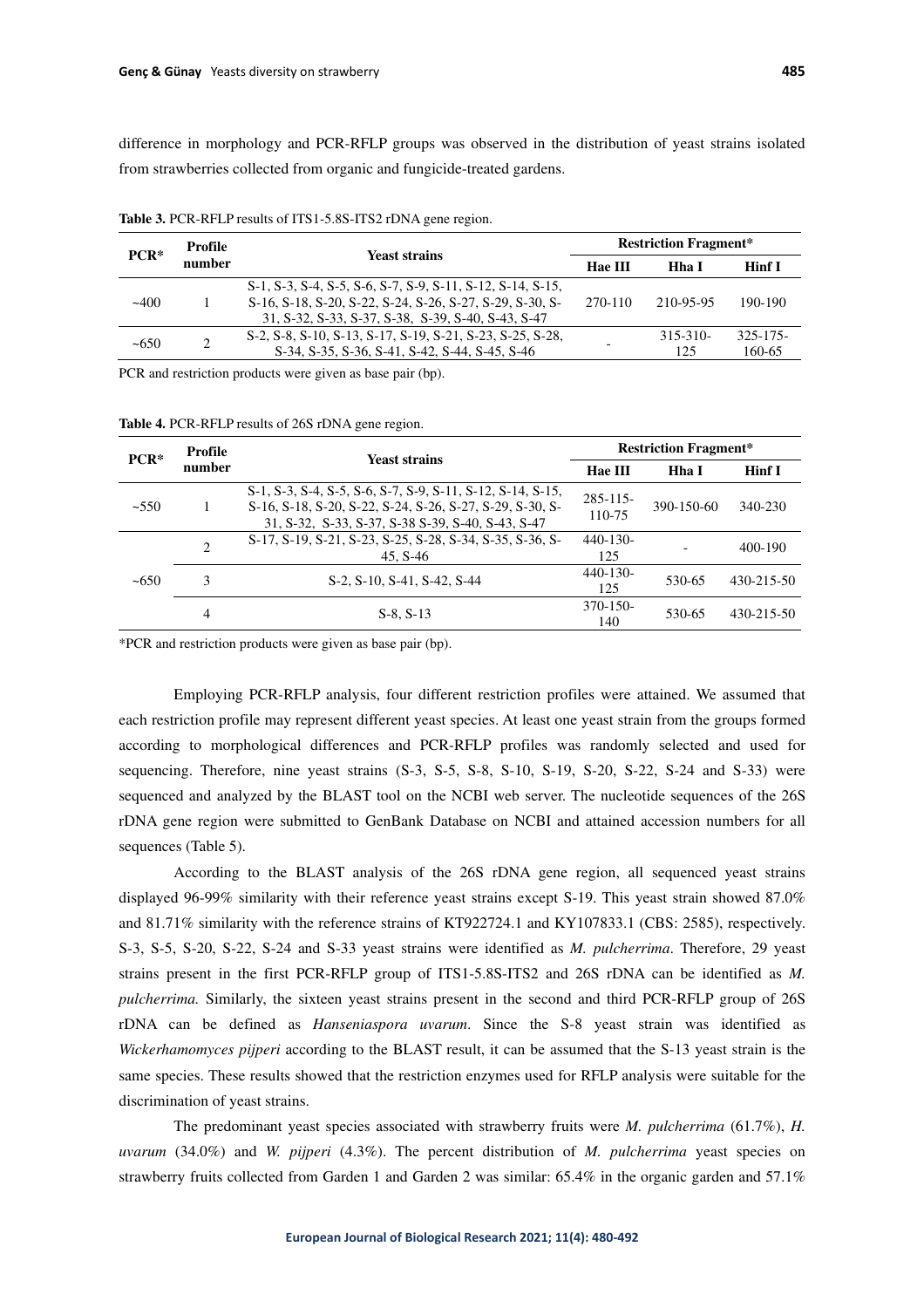in the fungicides applied garden. On the other hand, it was determined that the *H. uvarum* yeast population (42.9%) on strawberry fruits collected from the fungicides applied garden was higher than the organic garden (26.9%). *W. pijperi* yeast species was identified only on strawberry samples collected from the Organic garden. It is observed that the yeast strains belonging to *M. pulcherrima* and *H. uvarum* were dominant on strawberry fruits.

| <b>Yeast Strains</b> | <b>Similarity</b><br>$($ %) | <b>Identified yeast strains</b><br>(Ref. Acc. Number) | <b>GenBank</b><br><b>Accession Number</b> |
|----------------------|-----------------------------|-------------------------------------------------------|-------------------------------------------|
| $S-3$                | 96.70%                      | M. pulcherrima $(KY108490.1)$                         | MZ401466                                  |
| $S-5$                | 96.08%                      | M. pulcherrima $(KY108490.1)$                         | MZ401467                                  |
| $S-8$                | 99.57%                      | <i>W. pijperi</i> (KY110127.1)                        | MZ401468                                  |
| $S-10$               | 99.82%                      | H. uvarum (KY107833.1)                                | MZ401469                                  |
| $S-19$               | 81.71%                      | H. uvarum (KY107833.1)                                | MZ401470                                  |
| $S-20$               | 97.77%                      | M. pulcherrima (KY108498.1)                           | MZ401471                                  |
| $S-22$               | 96.81%                      | M. pulcherrima $(KY108490.1)$                         | MZ401472                                  |
| $S-24$               | 98.59%                      | M. pulcherrima (KY108497.1)                           | MZ401473                                  |
| $S-33$               | 96.35%                      | M. pulcherrima $(KY108490.1)$                         | MZ401474                                  |

**Table 5.** BLAST results of 26S rDNA gene region.

It was shown that the application of fungicides did not affect the diversity of the epiphytic yeast community on strawberries [12]. Similarly, in our research the diversity of yeast species on strawberries was similar, but the density of some yeast species on fruits collected from fungicide treated and untreated gardens was different.

Previously reported that 32 different yeast species were distributed on soft-grained fruits (raspberry, blackberry, strawberry, etc.) [26]. In our study, only *M. pulcherrima* and *H. uvarum* yeast species were identified on strawberry fruit, but the other yeast species cannot be determined. However, *W. pijperi* yeast species, which was previously reported in blackberry juice, pineapple and grape grains, was not recorded on strawberry fruits [36]. Thus *W. pijperi* yeast strain was reported on strawberry fruit for the first time in our study. *M. pulcherrima* and *H. uvarum* yeast species are used as biocontrol agents. It has been reported that they have protective properties against *Botrytis cinerea*-induced diseases that occur after harvest in some fruits [37-40].

### **3.2. Phylogenetic analysis**

The evolutionary history was inferred using the Maximum Parsimony method [15]. The phylogenetic analysis of sequenced yeast strains was carried out by using the MEGAX phylogenetic analysis tool [16]. The D1/D2 domain of the 26S rDNA gene sequences of yeast strains were aligned by the ClustalX v1.6 algorithm and the maximum parsimony tree was constructed by using default parameters (Figure 1). The bootstrap consensus tree inferred from 1000 replicates is taken to represent the evolutionary history of the taxa analyzed. Therefore, 1000 bootstrap replicates were used to defined branch support. The percentage of trees is shown next to the branch and frequencies under 50% are not given. The MP tree was obtained using the Subtree-Pruning-Regrafting (SPR) algorithm with search level 1 in which the initial trees were obtained by the random addition of sequences (10 replicates) [20]. This analysis involved 15 nucleotide sequences belonging to nine isolated yeast strains, three reference strains and one outgroup strain. *S. cerevisiae* yeast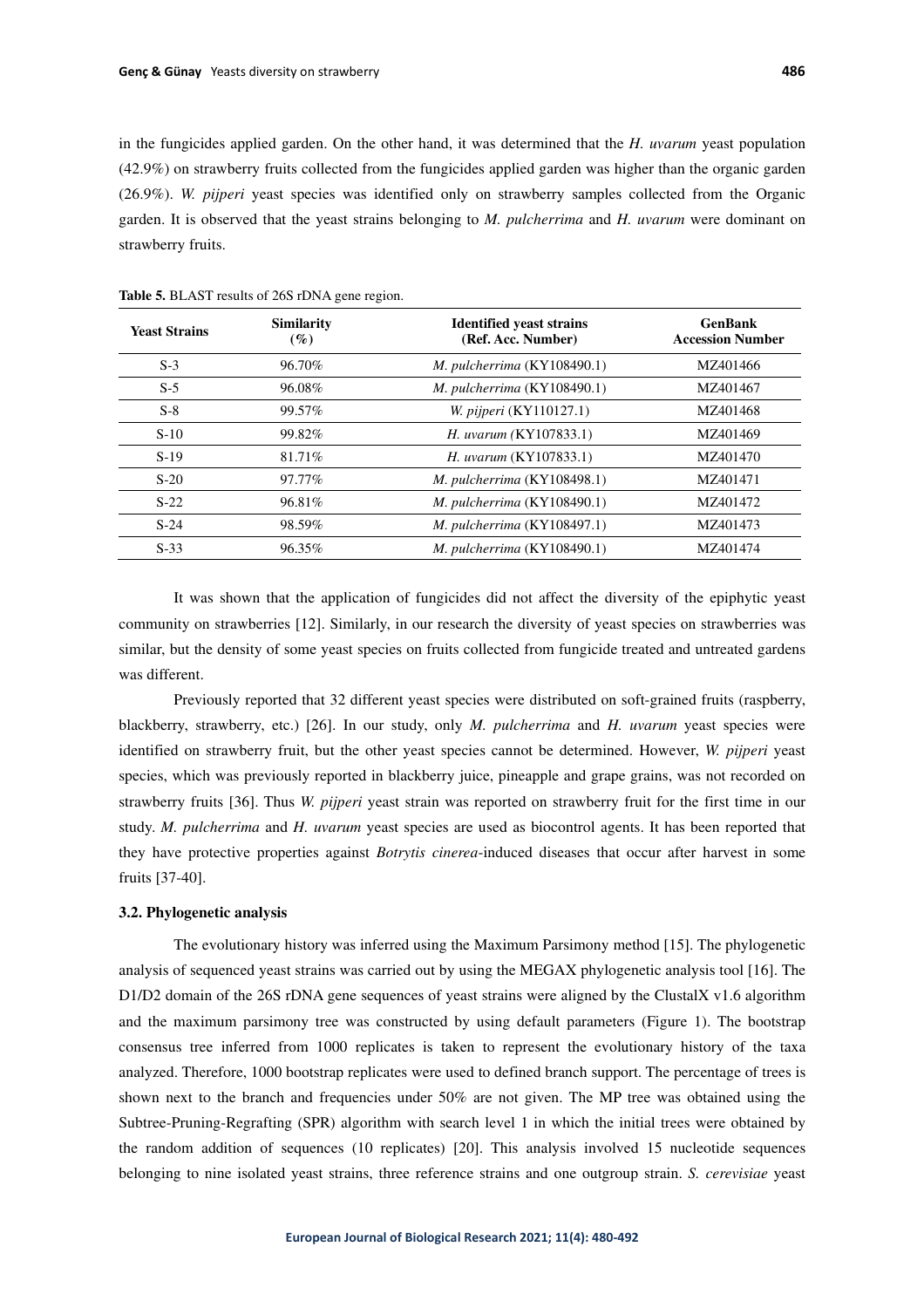species was selected as an outgroup. The included codon positions were  $1<sup>st</sup> + 2<sup>nd</sup> + 3<sup>rd</sup> + Noncoding$ . There were a total of 1071 positions in the final dataset. Consistency Index for all sites (CI) and parsimony informative sites (iCI) were 0.846154 and 0.772021, respectively. The Retention Index for all sites (RI) and parsimony informative sites (iRI) were 0.840387 and 0.840387, respectively. Rescaled Index for all sites (RC) and parsimony informative sites (iRC) were 0.711097 and 0.648796, respectively. According to the maximum parsimony tree, nine yeast strains were separated into two main clades. It was determined that the first clade consisted of two subclades including *M. pulcherrima* yeast strains in the first subclade and *H. uvarum* yeast strains in the second subclade. The second clade in the maximum parsimony tree contained *W. pijperi* yeast species.

### **3.3. Extracellular enzyme profiles**

The ability of the yeasts to the breakdown peptides, phosphomonoesters, lipids, mucopolysaccharides, polysaccharides, chitin, cellulose, starch, and galactans may be evaluated simply with API ZYM assay [41]. Characterization of extracellular hydrolytic enzyme activities is important for industrial applications of the yeast species. In addition, it is suitable for assessing microbial, biochemical and functional diversity of microorganisms like yeast. Thus, characterizing these enzyme activities can be utilized to define and discriminate the yeast strains within the species [42]. In this study, the extracellular enzyme profile of all isolated yeast strains was determined using the API-ZYM kit system. The activity of the enzymes was expressed in nanomoles of the hydrolyzed substrate according to the intensity of the color reaction on a fivestep scale: 0 means no reaction, 1 means 5 nanomoles, 2 means 10 nanomoles, 3 means 20 nanomoles, 4 means 30 nanomoles, 5 means 40 nanomoles and more [43].



**Figure 1.** Maximum-parsimony phylogenetic tree of yeast species obtained with sequences of 26S rDNA regions. MP tree was constructed by using the bootstrap method and Subtree-Prunning-Regrafting (SPR) parameters in MEGAX software. 1000 bootstrap replicates were used to define branch support and above 50% bootstrap values were given. *S. cerevisiae* yeast was selected as an outgroup.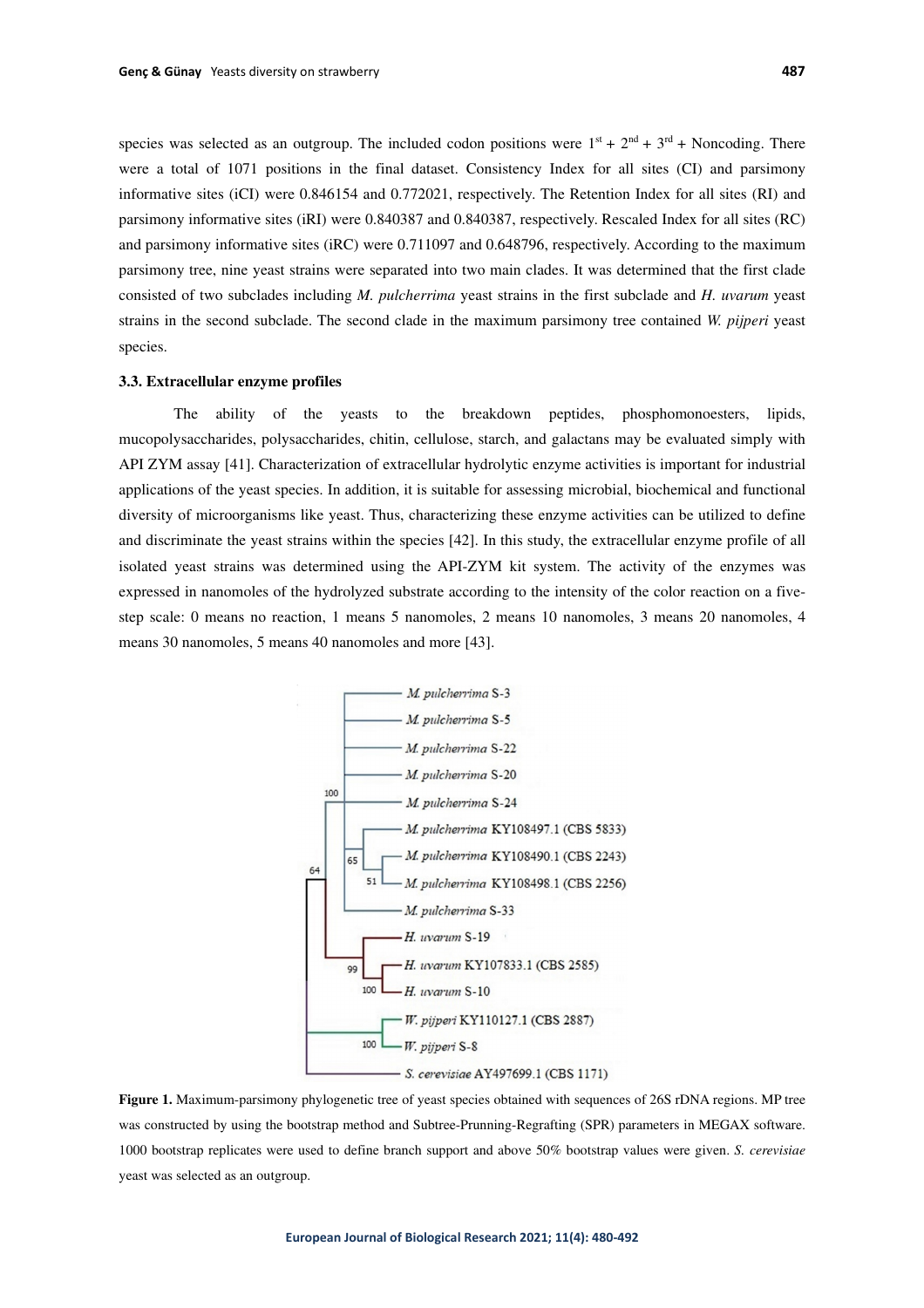According to APIZYM test results, the extracellular enzyme profile of yeast strains was given in Table 6, and the enzyme profile of one yeast strain representing each group was presented in Figure 2. It was found that none of the isolates had an activity of lipase, trypsin, α-chymotrypsin, α-galactosidase, β-galactosidase, β-glucuronidase, N-acetyl-β-glucosaminidase, α-mannosidase and α-fucosidase. Therefore, these enzymes were not included in Table 6 and Figure 2. Although high levels of leucine arylamidase and β-glucosidase activity were found in all yeast strains, there were differences in other enzyme activities.

| API-ZYM Enzyme                      | $S-10$ | $S-19$ | $S-5$ | $S-22$ | $S-24$ | $S-33$ | $S-8$ |
|-------------------------------------|--------|--------|-------|--------|--------|--------|-------|
| Control                             |        |        |       |        |        |        |       |
| Alkaline phosphatase                |        |        |       |        |        |        |       |
| Esterase (C 4)                      |        |        |       |        |        |        |       |
| Esterase lipase (C 8)               |        |        |       |        |        |        |       |
| Leucine arylamidase                 |        |        |       |        |        |        |       |
| Valine arylamidase                  |        |        |       |        |        |        |       |
| Acid phosphatase                    |        |        |       |        |        |        |       |
| Naphthol-AS-BI-<br>phosphohydrolase |        |        |       |        |        |        |       |
| $\alpha$ -glucosidase               |        |        |       |        |        |        |       |
| ß-glucosidase                       |        |        |       |        |        |        |       |

**Figure 2.** The extracellular enzyme activities of yeast strains. Seven yeast strains representing each enzyme profile were selected and given.

| <b>Yeast strains</b>                                                                      | $\mathbf C$    | $\mathbf{1}$   | $\mathbf{2}$   | 3                             | 4 | 5                             | 6             | 7              | 8        | 9              |
|-------------------------------------------------------------------------------------------|----------------|----------------|----------------|-------------------------------|---|-------------------------------|---------------|----------------|----------|----------------|
| M. pulcherrima<br>(S-1, S-3, S-4, S-5, S-6, S-7, S-11, S-27, S-29, S-<br>$32, S-38, S-47$ | $\overline{0}$ | 3              | $\overline{4}$ | $\mathfrak{D}$                | 5 | 2                             | 5             | $\overline{4}$ | 4        | 3              |
| M. pulcherrima<br>$(S-9, S-14, S-15, S-16, S-18, S-22, S-37)$                             | $\theta$       | 3              | $\mathfrak{D}$ | $\mathfrak{D}$                | 5 | 2                             | 5             | $\overline{4}$ | 5        | 3              |
| M. pulcherrima<br>$(S-12, S-20, S-24, S-31, S-40)$                                        | $\Omega$       | $\mathfrak{D}$ | 3              | $\mathfrak{D}$                | 5 | $\mathfrak{D}_{\mathfrak{p}}$ | 5             | $\overline{4}$ | 5        | 3              |
| M. pulcherrima<br>$(S-26, S-30, S-33, S-39, S-43)$                                        | $\Omega$       | 1              | $\mathcal{L}$  | $\mathfrak{D}$                | 5 | $\mathfrak{D}$                | 5             | 4              | 4        | $\overline{4}$ |
| H. uvarum<br>$(S-2, S-10, S-41, S-42, S-44)$                                              | $\theta$       | 5              | $\mathcal{E}$  | $\mathfrak{D}_{\mathfrak{p}}$ | 5 | 2                             | 5             | 2              | $\Omega$ | $\overline{4}$ |
| H. uvarum<br>(S-17, S-19, S-21, S-23, S-25, S-28, S-34, S-35, S-<br>$36, S-45, S-46$      | $\overline{0}$ | 3              | $\mathcal{E}$  | $\mathbf{1}$                  | 5 | $\mathbf{1}$                  | $\mathcal{L}$ | $\overline{1}$ | $\Omega$ | $\overline{4}$ |
| W. pijperi<br>$(S-8, S-13)$                                                               | $\theta$       | 5              | $\mathfrak{D}$ | $\mathfrak{D}_{\mathfrak{p}}$ | 5 | 1                             | 5             | 5.             | $\theta$ | 4              |

**Table 6.** Extracellular enzyme profile of yeast strains determined with API ZYM test.

C, Control; 1: Alkaline Phosphatase; 2: Esterase (C4); 3: Esterase Lipase (C8); 4: Leucine arylamidase; 5: Valine arylamidase; 6: Acid Phosphatase; 7: Naphthol-AS-BI-phosphohydrolase; 8: α-glucosidase; 9: β-glucosidase.

*W. pijperi* yeast species (S-8 and S-13) showed the same extracellular enzyme profile. Although these yeast strains showed high alkaline phosphatase, acid phosphatase naphthol-AS-BI-phosphohydrolase and βglucosidase enzyme activity, it was determined that they did not contain α-glucosidase enzyme activity as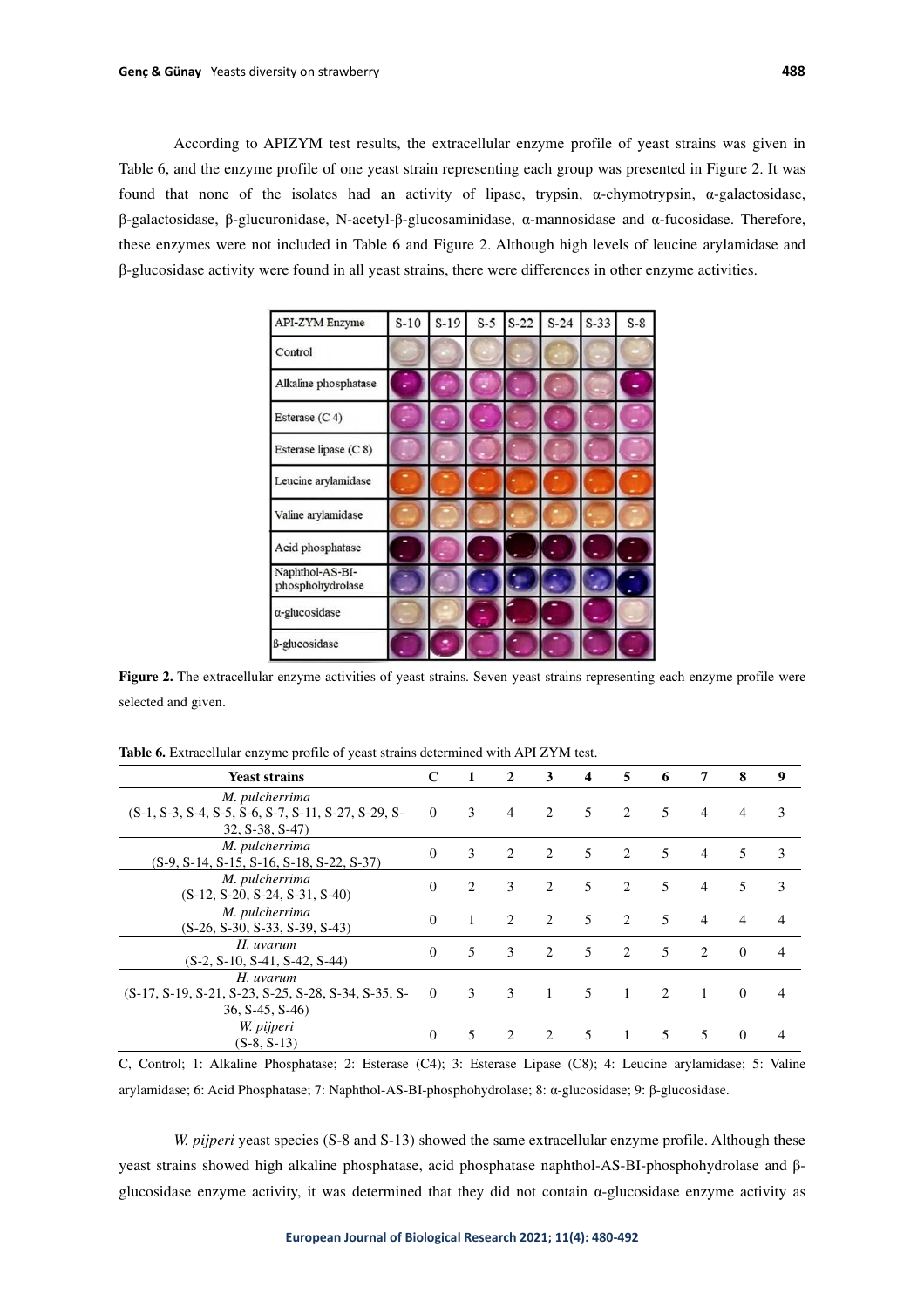seen in *H. uvarum* yeast species. All *H. uvarum* yeast strains showed high leucine arylamidase and βglucosidase activity but no α-glucosidase activity was recorded. The alkaline phosphatase, acid phosphatase and naphthol-AS-BI-phosphohydrolase enzyme activities of yeast strains (S-17, S-19, S-21, S-23, S-25, S-28, S-34, S-35, S-36, S-45, S-46) were lower than other *H. uvarum* yeast strains (S-2, S-10, S-41, S-42, S-44). Interestingly, it was observed that the groups formed according to the extracellular enzyme profiles of *H. uvarum* yeast strains were overlapped with the group of 26S rDNA PCR-RFLP.

Even though all *M. pulcherrima* yeast strains showed a single restriction profile according to PCR-RFLP results, it was determined that yeast strains had four different enzyme profiles according to extracellular enzyme results. All *M. pulcherrima* yeast strains showed high leucine arylamidase, acid phosphatase, naphthol-AS-BI-phosphohydrolase and α-glucosidase activity. However, slight differences were observed in the alkaline phosphatase, esterase, esterase lipase and β-glucosidase enzyme activities of yeast strains. In our results, *M. pulcherrima* yeast strains showed different enzyme activities even if they were identified as the same species, like *H. uvarum* strains.

The β-glucosidase enzyme (EC 3.2.1.21) is an industrial enzyme used to break the β-1-4 glycosidic bond in oligosaccharides or glycosidic compounds. β-glucosidases are also used in fruit juice and wine production, as well as the sweetening, aroma formation and quality enhancement of wines. Leucine arylamidase enzyme (EC 3.4.11.2) is an enzyme belonging to the aminopeptidase group and hydrolyzes the N-terminal ends of amino acids. Like the β-glucosidase enzyme, leucine arylamidase is also used in wine production to increase the aroma and taste quality of wines [44-47].

# **4. CONCLUSION**

Due to the absence of antibiotics or mycotoxins production in yeast, yeasts have been used alone or integrated with other control methods in the biological control of some fungal diseases in fruits. [12,48-50]. It is important to determine yeast diversity which including potential yeast strains for the biological control, of fruits. Therefore, in this study, yeast diversity and extracellular enzyme profiles of yeast strains were determined on strawberry fruits collected from the organic and fungicide applied fields. It was determined that yeast density in strawberry fruits collected from organic farming fields was higher than the fungicide treated strawberries. *W. pijperi* yeast species was recorded only in organic strawberry fruits, and the distribution of other yeast species was determined to be similar. The results indicate that the fungicide treatment has no drastic effect on yeast species with high density, but it causes the elimination of rarely found yeast species in biota. In addition, the fungicide treatment did not affect the extracellular enzyme profile of yeast strains. All isolated yeast strains showed industrially important high β-glucosidase activity. Although *M. pulcherrima* and *H. uvarum* yeast strains were defined as the same species by 26S rDNA sequencing analysis, it was determined that yeast strains revealed different extracellular enzyme activities within the species. As indicated before, the API-ZYM system could be useful for the identification of yeast strains of the genus *Metschnikowia* and *Hanseniaspora* and the differentiation of the enzymotypes for epidemiological purposes. In the future, for the selection of industrial yeast species, it will be appropriate to determine the biochemical and metabolic differences of yeast strains besides the molecular differences.

**Authors' Contributions:** TTG: sampled the fruits, designed the experiments and wrote the article. MG: made all the laboratory experiments. Both authors read and approved the final manuscript.

**Conflict of Interest:** The authors have no conflict of interest to declare.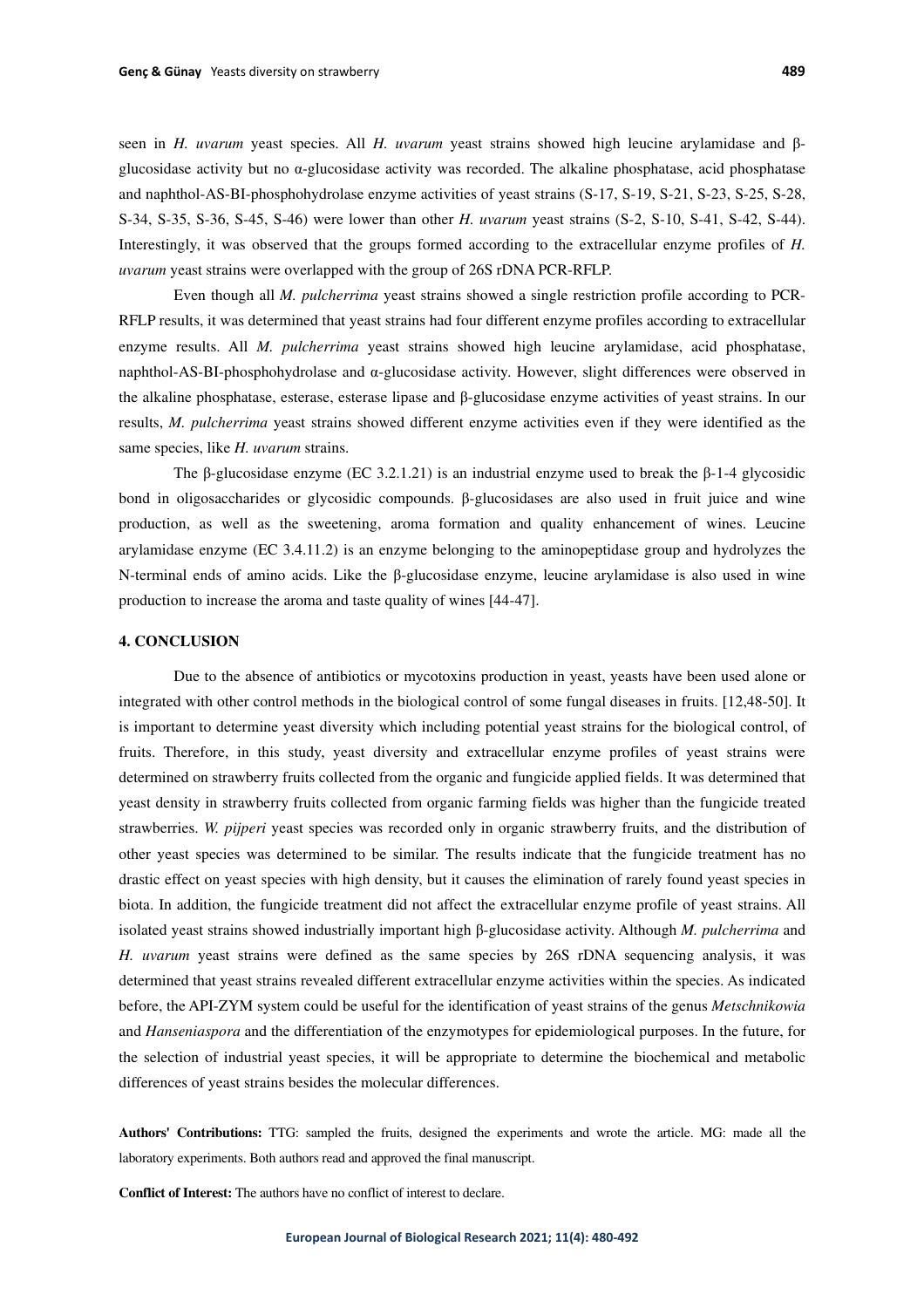**Acknowledgment:** This work was supported by Çanakkale Onsekiz Mart University the Scientific Research Coordination Unit, Project number: FHD-2019-2689.

### **REFERENCES**

- 1. Kurup VP. Fungal allergens. Curr Allergy Asthma Rep. 2003; 3: 416-423.
- 2. Mons E. Occupational asthma in greenhouse workers. Curr Opin Pulm Med. 2004; 10(2): 147-150.
- 3. Droby S, Chalutz E, Hofstein R, Wilson CL, Wisniewski ME, Fridlender B, et al. Pilot testing of *Pichia guilliermondii*: a biocontrol agent of postharvest diseases of citrus fruit. Biol Control. 1993; 3: 47-52.
- 4. Dermesonlouoglou EK, Bimpilas A, Andreou V, Katsaros GJ, Giannakourou MC, Taoukis PS. Process optimization and kinetic modelling of quality of fresh-cut strawberry cubes pretreated by high pressure and osmosis. J Food Proces Preserv. 2016; 41: 13137.
- 5. Dermesonlouoglou EK, Giannakourou M, Taoukis PS. Kinetic study of the effect of the osmotic dehydration pretreatment with alternative osmotic solutes to the shelf life of frozen strawberry. Food Bioprod Process*.* 2016; 99: 212-221.
- 6. Tournas VH, Katsoudas E. Mould and yeast flora in fresh berries, grapes and citrus fruits. Int J Food Microbiol. 2005; 105: 11-17.
- 7. Wedge DE, Smith BJ, Quebedeaux JP, Constantin RJ. Fungicide management strategies for control of strawberry fruit rot diseases in Louisiana and Mississippi. Crop Prot. 2007; 26: 1449-1458.
- 8. Menzel CM, Gomez A, Smith LA. Control of grey mould and stem-end rot in strawberry plants growing in a subtropical environment. Australas Plant Pathol. 2016; 45: 489-498.
- 9. De la Torre M, Millan M, Perez-Juan P, Morales J, Ortega J. Indigenous yeasts associated with two Vitis vinifera grape varieties cultured in southern Spain. Microbios. 1999; 100: 27-40.
- 10. Guerra E, Sordi G, Mannazzu I, Clementi F, Fatichenti F. Occurrence of wine yeasts on grapes subjected to different pesticide treatments. Ital J Food Sci. 1999; 3(11): 221-230.
- 11. Rigotti S, Viret O, Gindrat D. Fungi from symptomless strawberry plants in Switzerland. Phytopathol Mediterr. 2003; 42: 85-88.
- 12. Debode J, Van Hemelrijck W, Creemers P, Maes M. Effect of fungicides on epiphytic yeasts associated with strawberry. Microbiologyopen. 2013; 2(3): 482-491.
- 13. Liu X, Kokare C. Microbial enzymes of use in industry. In: Brahmachari G, ed. Biotechnology of microbial enzymes. Academic Press, Cambridge, 2017.
- 14. Li S, Yang X, Yang S, Zhu M, Wang X. Technology prospecting on enzymes: application, marketing and engineering. Comput Struct Biotechnol J. 2012; 9(2): e201209017.
- 15. Felsenstein J. Confidence limits on phylogenies: An approach using the bootstrap. Evol. 1985; 39: 783-791.
- 16. Kumar S, Stecher G, Li M, Knyaz C, Tamura K. MEGA X: Molecular evolutionary genetics analysis across computing platforms. Mol Biol Evol. 2018; 35: 1547-1549.
- 17. Kristjuhan A, Lõoke M, Kristjuhan K. Extraction of Genomic DNA from Yeasts for PCR-Based Applications. Biotechniques. 2011; 50(5): 325-328.
- 18. White TJ, Bruns T, Lee S, Taylor J. Amplification and direct sequencing of fungal ribosomal RNA genes for phylogenetics. In: Innis MA, Gelfand DH, Sninsky JJ, White TJ, eds. PCR Protocols: A Guide to Methods and Applications. San Diego, California, Academic Press, 1990: 315-322.
- 19. Kurtzman CP, Robnett CJ. Identification and Phylogeny of Ascomycetous Yeasts from Analysis of Nuclear Large Subunit (26S) Ribosomal DNA Partial Sequences. Antonie Leeuwenhoek. 1998; 73: 331-371.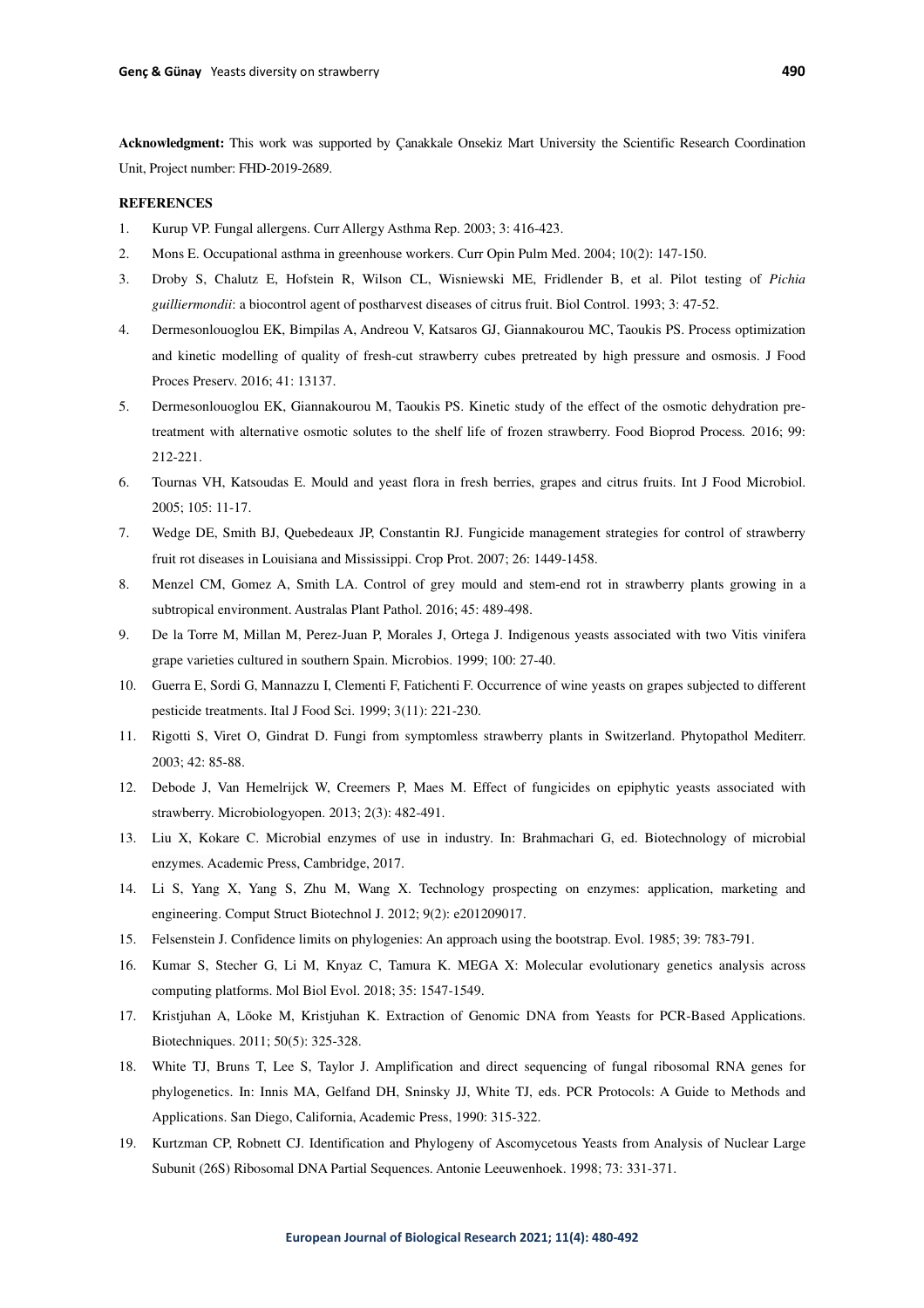- 20. Nei M, Kumar S. Molecular Evolution and Phylogenetics. Oxford University Press, New York, 2000.
- 21. European Commission. European Commission Health & Consumer Protection Directorate general. OECD Issue Paper on Microbial Contaminant Limits for Microbial Pest Control Products. 2012; 65: 43-53.
- 22. Comitini F, Ciani M. Influence of fungicide treatments on the occurrence of yeast flora associated with wine grapes. Ann. Microbiol. 2008; 58: 489-493.
- 23. Buck JW., Burpee LL. The effects of fungicides on the phylloplane yeast populations of creeping bentgrass. Can J Microbiol. 2002; 48: 522-529.
- 24. Cadez N, Zupan J, Raspor P. The effect of fungicides on yeast communities associated with grape berries. FEMS Yeast Res. 2010; 10: 619-630.
- 25. Fonseca A, Inacio J. Phylloplane yeasts. C. Rosa and G. Peter, eds. Biodiversity and ecophysiology of yeasts. The yeast handbook. Springer, Berlin, 2006: 263-301.
- 26. Babjeva I, Reshetova I. Yeast Resources in Natural Habitats at Polar Circle Latitude. Food Technol Biotech. 1998; 36(1): 1-5.
- 27. Baffi MA, Bezerra CS, Arévalo-Villena M, Briones-Pérez AI, Gomes E, Da Silva R. Isolation and molecular identification of wine yeasts from a Brazilian vineyard. Ann Microbiol. 2010; 61: 75-78.
- 28. Carvalho CM, Meirinho S, Estevinho MLF, Choupina A. Yeast species associated with honey: Different identification methods. Arch Zootec. 2010; 59(225): 103-113.
- 29. Kurtzman CP, Fell JW. Summary of species characteristics. In: Kurtzman CP & Fell JW (Eds) The Yeasts, A Taxonomic Study, 4th edn. Elsevier Science BV, Amsterdam, 1998: 915-947.
- 30. Pincus DH, Orenga S, Chatellier S. Yeast identification past, present, and future methods. Med Mycol. 2007; 45: 97- 121.
- 31. Esteve-Zarzoso B, Belloch C, Uruburu F, Querol A. Identification of Yeasts by RFLP analysis of the 5.8S rRNA gene and the two ribosomal internal transcribed spacers. Int J Syst Evol Microbiol. 1999; 49: 329-337.
- 32. Rodrıguez-Vico F, Clemente-Jimenez JM, Mingorance-Cazorla L, Martinez-Rodriguez S, Las Heras-Vazquez FJ. Molecular characterization and oenological properties of wine yeasts isolated during spontaneous fermentation of six varieties of grape must. Food Microbiol. 2003; 21: 149-155.
- 33. Guillamon JM, Sabate J, Barrio E, Cano J, Querol A. Rapid identification of wine yeast species based on RFLP analysis of the ribosomal internal transcribed spacer (ITS) region. Arch Microbiol. 1998; 169(5): 387-392.
- 34. Romano P, Capece A, Siesto G, Romaniello R. Restriction analysis of rDNA regions to differentiate non-*Saccharomyces* wine species in mixed cultures. Int J Eng Res Technol. 2009; 1(4): 068-071.
- 35. Gibson BR, Pham T, Wimalasena T, Box WG, Koivuranta K, Storgards E, Smart KA. Evaluation of ITS PCR and RFLP for differentiation and identification of brewing yeast and brewery 'wild' yeast contaminants. J Inst Brew. 2011; 117(4): 556–568.
- 36. Mambuscay LA, Lopez WA, Cuervo RA, Argote FE, Osorio-Cadavid E. Identification of yeast in the native pineapple juice, blackberry and grape [in Spanish]. Biotecnol Sector Agropecuario Agroindustr. 2013; 2: 136-144.
- 37. De Curtis F, Torriani S, Rossi F, De Cicco V. Selection and use of *Metschnikowia pulcherrima* as a biological control agent for postharvest rots of peaches and table grapes. Ann Microbiol. 1996; 46: 45-55.
- 38. Piano S, Neyrotti V, Migheli Q, Gullino ML. Biocontrol capability of *Metschnikowia pulcherrima* against *Botrytis postharvest* rot of apple. Postharvest Biol Tec. 1997; 11: 131-140.
- 39. Spadaro D, Vola R, Piano S, Gullino ML. Mechanisms of action and efficacy of four isolates of the yeast *Metschnikowia pulcherrima* active against postharvest pathogens on apples. Postharvest Biol Tec. 2002; 24(2): 123- 134.